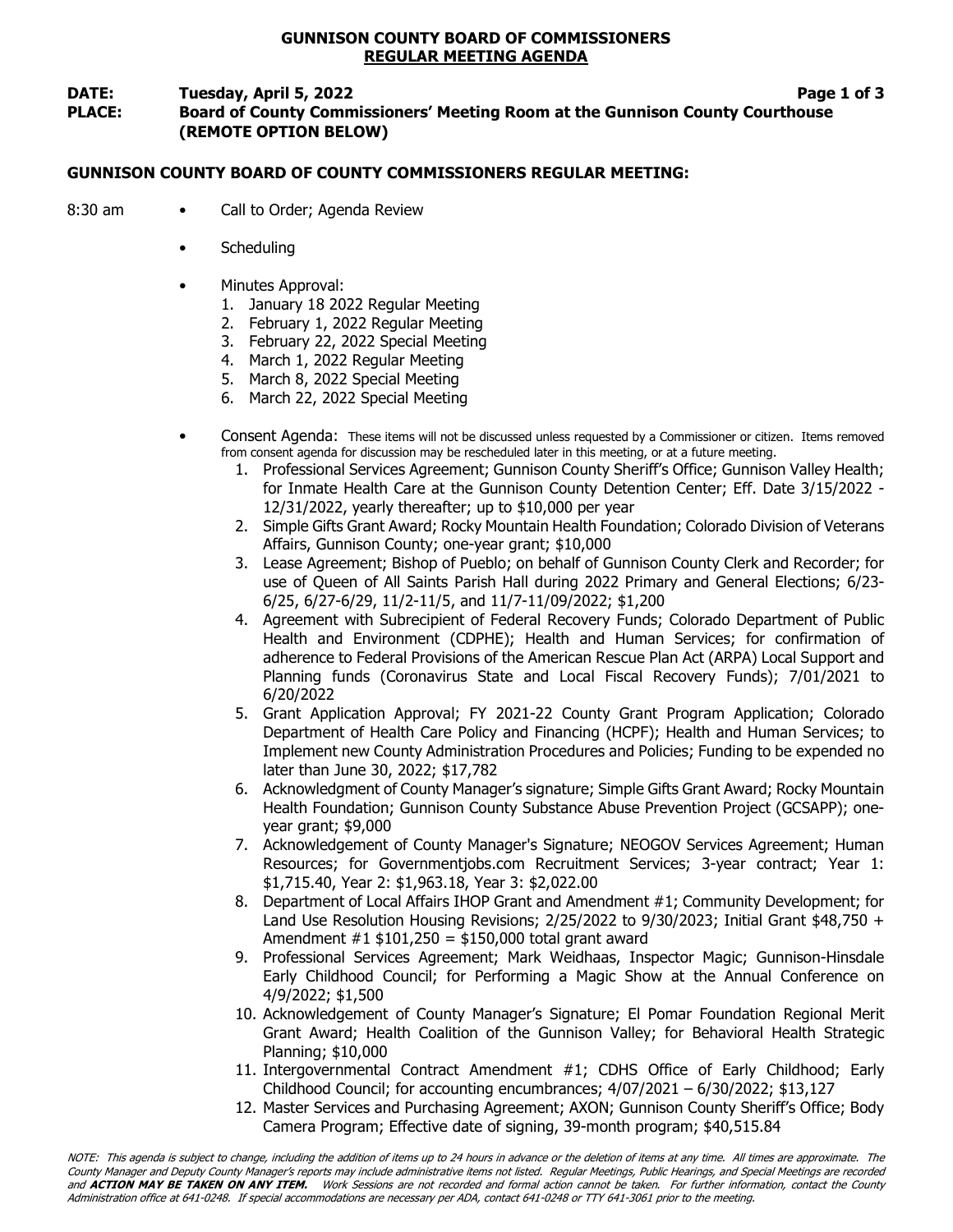# GUNNISON COUNTY BOARD OF COMMISSIONERS REGULAR MEETING AGENDA

## DATE: Tuesday, April 5, 2022 **Page 2 of 3**

# PLACE: Board of County Commissioners' Meeting Room at the Gunnison County Courthouse (REMOTE OPTION BELOW)

- 13. Statement of Work; Colorado Department of Public Health and Environment (CDPHE), Office of Public Heath Practice, Planning; Local Partnerships (OPHP), Health and Human Services; to strengthen public health and environment workforce
- 14. Acknowledgment of County Manager's approval; Town of Crested Butte Grant Application; Gunnison-Hinsdale Early Childhood Council (GHECC); for CB Early Childhood Educator Stipend Program and Tuition Assistance for Families; May 2022 - December 2022; \$22,000
- 15. Acknowledgment of County Manager's approval; Colorado Department of Human Services Grant Application; Gunnison-Hinsdale Early Childhood Council (GHECC); for Early Childhood Council work; July 1, 2022 – June 30, 2023; \$108,040
- 16. Gunnison County Deputy County Attorney Employment Agreement; Alex San Filippo-Rosser; beginning April 5, 2022
- 17. Employee Medical Benefits Plan, Amendment #2; Group Personal Accident (GPA) yearly compliance review/renewal; Effective date 1/01/2022
- 18. Master Task Order 23 FAA 00023; Health and Human Services; guidelines for how Local Public Health Agencies (LPHA) contract with each other; July 1, 2022 - June 30, 2027
- 19. Modification of Grant Agreement; White River National Forest; Forest Service Protection Officer, Directions for Funding Allotment
- 20. Sublease Amendment Agreement: Gunnison Funeral Services, LLC; Extension of Sublease Agreement dated March 23, 2021; April 1, 2022 - April 1, 2023
- 21. Approval of Bipartisan Infrastructure Law Grant Application AIG-3-08-0300; Federal Aviation Administration; for the Terminal Rehabilitation Construction Project; FY22 allocation; \$1,023,462
- 22. Acknowledgement of County Manager's Signature; Rental Agreement; Power Screening; for Rental Tree Grinder at the Landfill; Eff Date 4/01/2022, 1 month; \$39,000 + transportation costs
- 23. Approval for Health Resources and Services Administration (HRSA) Grant Application; Department of Juvenile Services; for Gunnison County Consortium (GCC), Behavioral Health Care Services; \$2,000,000
- County Manager's Reports
- Deputy County Manager's Reports and Project Updates
	- 1. Road Maintenance Agreement; Bureau of Land Management, Gunnison Field Office; for Maintenance of BLM roads & Collection of Highway User Tax Funds (HUTF); Effective date of signing; 20-year term
	- 2. Cooperative Forest Road Agreement; USDA Forest Service Grand Mesa, Uncompahgre and Gunnison (GMUG) National Forest; for Maintenance of Forest Service roads & Collection of Highway User Tax Funds (HUTF); Effective date of signing; 5-year term
	- 3. Resolution; Vacating a Certain Portion of Laurel Street Lying Within the Town of Tincup, County of Gunnison, State of Colorado
- 8:55 am 138 Elk Valley Townhomes Plat; a Re-Subdivision of Lot M1-5, Buckhorn Ranch Filing 2b; LUC-22-00004
- 9:00 am Memorandum of Understanding; Town of Crested Butte and Gunnison County; for an Assessment of Town Water and Sanitary Sewer Infrastructures Capabilities, Whetstone Workforce Housing Development
- 9:05 am Resolution; Amending Resolution No. 2018-30 Governing the Control and Licensing of Dogs in Unincorporated Gunnison County, Colorado to Clarify Penalties for Certain Violations
- 9:10 am Revision Approval; Gunnison Basin Sage-Grouse Strategic Committee Organization Guidelines